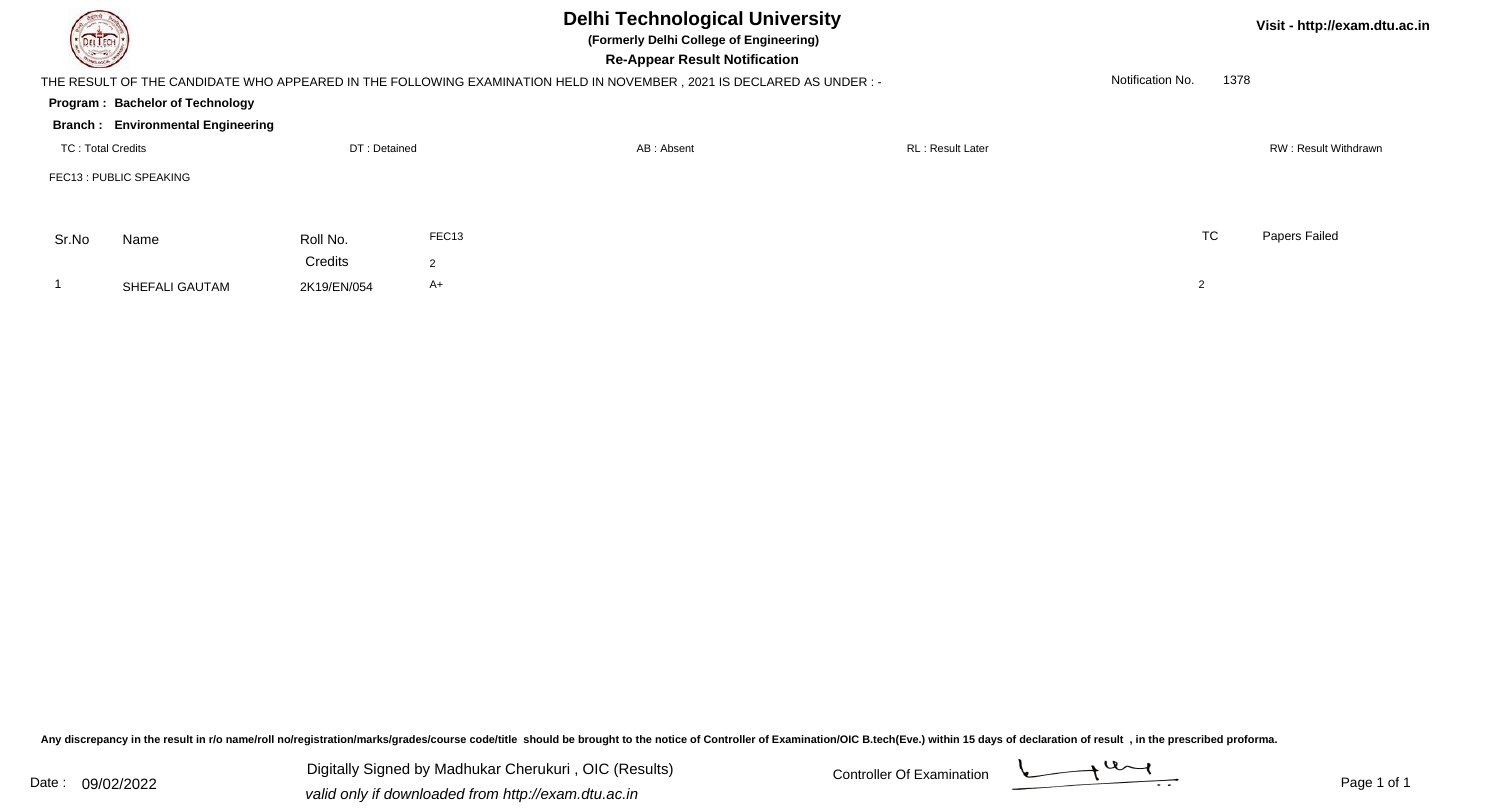## **Delhi Technological University**

**(Formerly Delhi College of Engineering)**

 **Regular Result Notification**

**Visit - http://exam.dtu.ac.in**

| $\sim$<br><b>Regular Result Nothleation</b>                                                                                             |                                          |             |                                                                             |       |       |                                |            |              |                                  |          |                          |  |    |             |                      |
|-----------------------------------------------------------------------------------------------------------------------------------------|------------------------------------------|-------------|-----------------------------------------------------------------------------|-------|-------|--------------------------------|------------|--------------|----------------------------------|----------|--------------------------|--|----|-------------|----------------------|
| Notification No.<br>THE RESULT OF THE CANDIDATE WHO APPEARED IN THE FOLLOWING EXAMINATION HELD IN NOVEMBER, 2021 IS DECLARED AS UNDER:- |                                          |             |                                                                             |       |       |                                |            |              |                                  |          | 1378                     |  |    |             |                      |
| Program: Bachelor of Technology                                                                                                         |                                          |             |                                                                             |       |       |                                |            |              |                                  | Sem: VII |                          |  |    |             |                      |
|                                                                                                                                         | <b>Branch: Environmental Engineering</b> |             |                                                                             |       |       |                                |            |              |                                  |          |                          |  |    |             |                      |
| TC: Total Credits                                                                                                                       |                                          |             | DT: Detained                                                                |       |       |                                | AB: Absent |              |                                  |          | <b>RL</b> : Result Later |  |    |             | RW: Result Withdrawn |
| <b>PE417: MATERIALS MANAGEMENT</b><br><b>EN407: VIBRATION ANALYSIS &amp; CONTROL OF NOISE</b><br>POLLUTION                              |                                          |             | <b>EN401: B.TECH PROJECT-I</b><br><b>EN409: INDUSTRIAL WASTE MANAGEMENT</b> |       |       | <b>EN403: TRAINING SEMINAR</b> |            |              | <b>EN405: PROJECT MANAGEMENT</b> |          |                          |  |    |             |                      |
| Sr.No                                                                                                                                   | Name                                     | Roll No.    |                                                                             | PE417 | EN401 | EN403                          | EN405      | <b>EN407</b> | EN409                            |          |                          |  | TC | <b>SGPA</b> | Papers Failed        |
|                                                                                                                                         |                                          | Credits     |                                                                             | 4     | 4     | 2                              | 4          | 4            | -4                               |          |                          |  |    |             |                      |
|                                                                                                                                         | <b>MD NADEEM</b>                         | 2K18/EN/026 |                                                                             | $A+$  | A     | $\mathsf{A}$                   | A+         | $B+$         | B+                               |          |                          |  | 22 | 8.00        |                      |
|                                                                                                                                         |                                          |             |                                                                             |       |       |                                |            |              |                                  |          |                          |  |    |             |                      |

Any discrepancy in the result in r/o name/roll no/registration/marks/grades/course code/title should be brought to the notice of Controller of Examination/OIC B.tech(Eve.) within 15 days of declaration of result , in the p

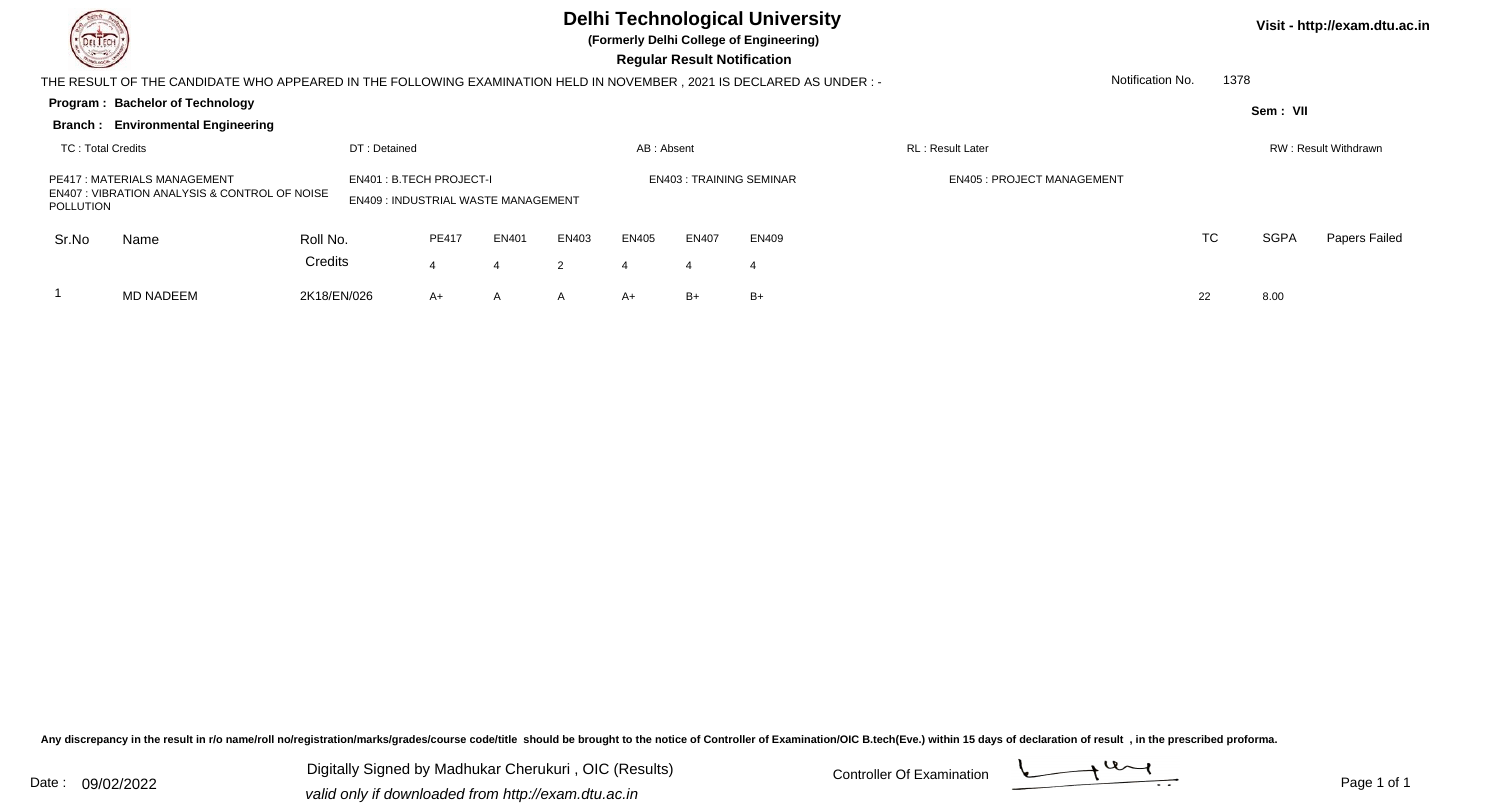|                                            | <b>Delhi Technological University</b><br>DELTECH<br>(Formerly Delhi College of Engineering) |              |                |                                                                                                                     |                  |                  | Visit - http://exam.dtu.ac.in |               |  |  |  |  |
|--------------------------------------------|---------------------------------------------------------------------------------------------|--------------|----------------|---------------------------------------------------------------------------------------------------------------------|------------------|------------------|-------------------------------|---------------|--|--|--|--|
| $\frac{1}{2} \left( \frac{1}{2} \right)^2$ |                                                                                             |              |                | <b>Re-Appear Result Notification</b>                                                                                |                  | <b>Revised</b>   |                               |               |  |  |  |  |
|                                            |                                                                                             |              |                | THE RESULT OF THE CANDIDATE WHO APPEARED IN THE FOLLOWING EXAMINATION HELD IN NOVEMBER, 2021 IS DECLARED AS UNDER:- |                  | Notification No. | 1378                          |               |  |  |  |  |
|                                            | Program: Bachelor of Technology                                                             |              |                |                                                                                                                     |                  |                  |                               |               |  |  |  |  |
|                                            | <b>Branch : Polymer Science &amp; Chemical Technology</b>                                   |              |                |                                                                                                                     |                  |                  |                               |               |  |  |  |  |
| <b>TC: Total Credits</b>                   |                                                                                             | DT: Detained |                | AB: Absent                                                                                                          | RL: Result Later |                  | RW: Result Withdrawn          |               |  |  |  |  |
|                                            | MOOC403*: ALGORITHMIC TOOLBOX(COURSERA)*                                                    |              |                |                                                                                                                     |                  |                  |                               |               |  |  |  |  |
| Sr.No                                      | Name                                                                                        | Roll No.     | MOOC403*       |                                                                                                                     |                  | <b>TC</b>        |                               | Papers Failed |  |  |  |  |
|                                            |                                                                                             | Credits      | $\overline{2}$ |                                                                                                                     |                  |                  |                               |               |  |  |  |  |
|                                            | <b>VAIBHAV TOMAR</b>                                                                        | 2K17/PS/48   | A+             |                                                                                                                     |                  | ∠                |                               |               |  |  |  |  |
|                                            |                                                                                             |              |                |                                                                                                                     |                  |                  |                               |               |  |  |  |  |

Any discrepancy in the result in r/o name/roll no/registration/marks/grades/course code/title should be brought to the notice of Controller of Examination/OIC B.tech(Eve.) within 15 days of declaration of result ,in the p